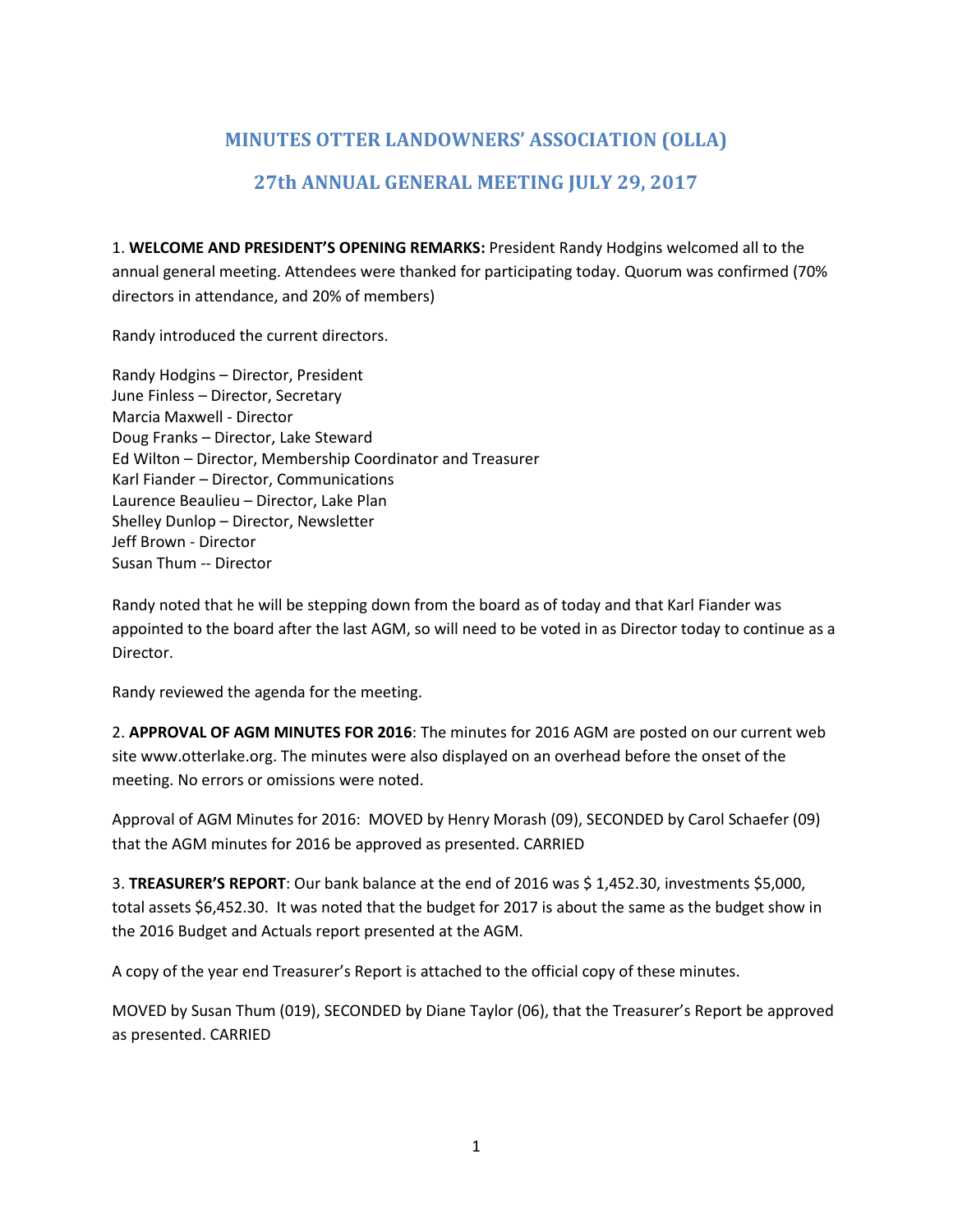**Note:** Recommendation was made by OLLA member that at the next year AGM, presentation includes the budget for the current year and year-to-date spend.

**MEMBERSHIP REPORT:** Two years ago we have 114 members, last year we had 90 members, and this year we have 62 members as of today. Later in the AGM, we will be looking for input from membership on how to increase membership.

4. **CALL FOR ELECTION OF DIRECTORS**: Randy led this portion of the agenda. He noted that the Directors meet 4 to 6 times a year and follow Roberts Rules for Director Meetings. First meeting is held in August to select executives and other secondary duties. All directors have a voice. Every director has one vote. He noted any current member of OLLA is eligible to run for office. We like to have new people on the board with new ideas and different backgrounds.

Directors have a 3 year term. Today we have two open positions on the board – Karl Fiander(O12) is willing to put his name forward as a director.

Randy called for any additional nominations, and Tom Gifford (O10) indicated that he would like to put his name forward as a Director. Randy called for any additional nominations three times, and with no additional nominations, closed the nominations for those standing.

The above (Karl and Tom) were voted for and approved as directors for a three year term.

## **5. LAKE STEWARD'S REPORT**:

Karl presented the Lake Steward's Report on behalf of Doug. He noted that a more detailed report was provided in the last newsletter.

Karl showed the various sites where water quality testing is done by RVCA and OLLA on Otter Lake, the table of water quality data for 2016, and the graph of water level data from January 2016 to June 2017.

He noted that the on the Otter Lake water quality testing site map, that the protected wetlands are shown on the map as darker areas.

Our overall water quality metric levels are quite good – our water quality is one of the best in the region.

**Note:** OLLA member recommended that for AGM next year, an additional row is added to the table to show the recommended standards for each category, so that we can compare our results to the standard.

#### **6. LAKE PLAN UPDATE**:

Laurence provided an overview of the Lake Plan status and action items. He reported that we are continuing to make good process on action items: 32% of action items are completed, 21% of action items are in progress and 34% of action items are ongoing and/or recurring.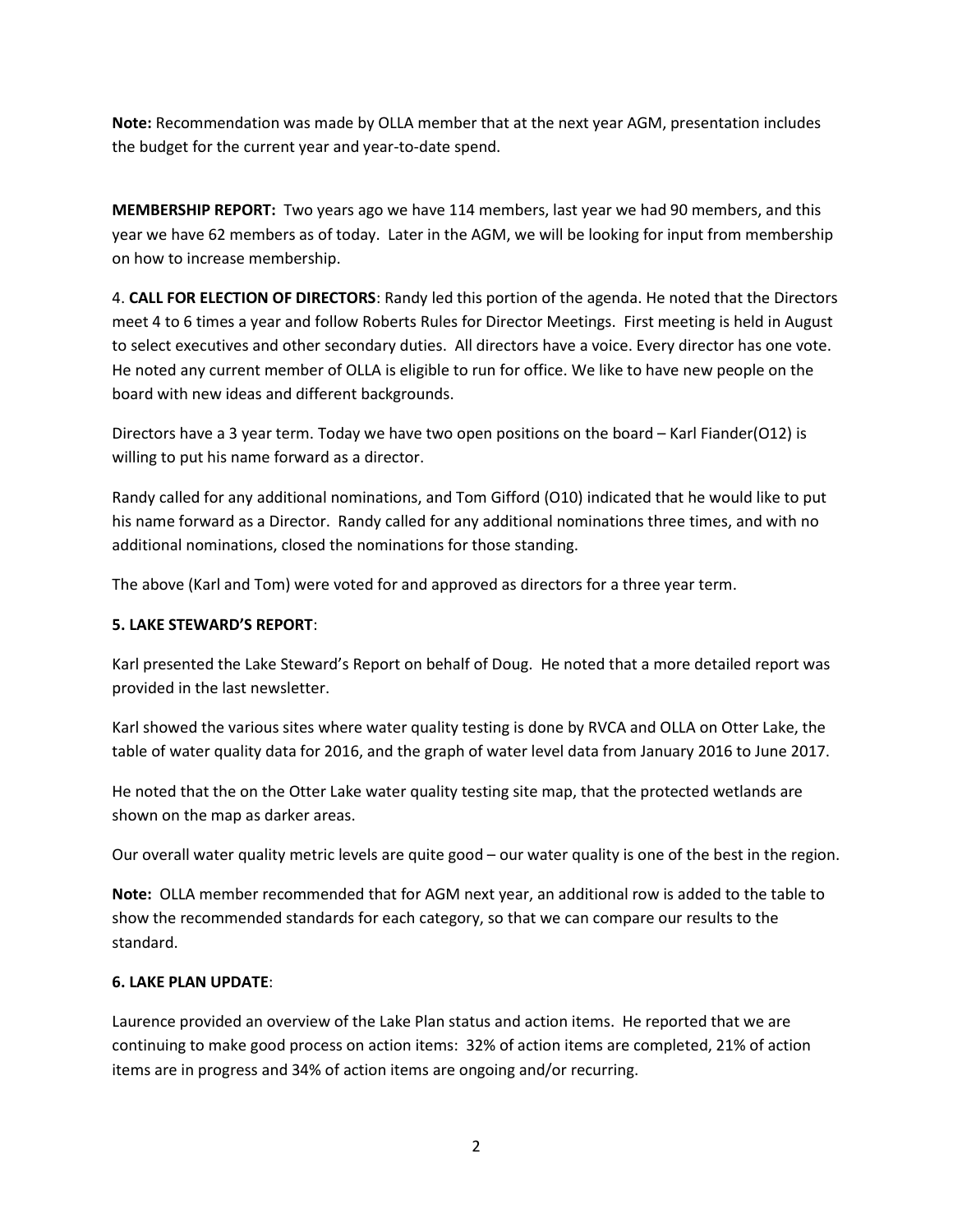Each sub-committee then reported on their achievements and priority action items and the outcomes achieved this year.

Water Quality, Water Levels and Shoreline Health & Protection Sub-Committee:

- In May 2016, cottage owners received a mailing on how to access their private personalized shoreline assessment report from Watersheds Canada as part of their Love Your Lake program.
- At the same time, OLLA received a general summary of recommendations for Otter Lake shoreline including:
	- o Regular inspections and maintenance of septic systems can help prevent excess nutrients from entering the lake
	- $\circ$  Naturalizing shorelines would help reduce runoff from entering into Otter Lake, and could help reduce potential problems such as algae blooms (Report identified that 172 properties on the lake would benefit from shoreline naturalization)
	- $\circ$  Have eave troughs with downspouts directed at natural or stone catch basins or rain barrels, and ensure properties have a properly functioning septic to process wastewater before it enters the lake
	- $\circ$  Keeping lake side structures clean and organized to prevent possible soil and water contamination
	- $\circ$  Limiting shoreline access on properties to one area of the shoreline would help maintain a healthy buffer
	- $\circ$  When replacing old or failing docks, choose a non-permanent post or floating dock
	- $\circ$  All properties, especially the steeper properties, would benefit from well-vegetated slopes to reduce the impacts of erosion from runoff
- RVCA sites "D" & "G" (Barker's Creek and Creek between 06 and 07) have fluctuations in water quality readings – water quality readings are poorest in early spring. Decision was made to add 2 'up-the-creek' water test sites, starting in 2017 in creeks at 'D' and 'G' sites
- There is some discussion about potential impacts on Otter Lake from the nine farms in the Barker's Creek catchment.
- **Note:** OLLA member recommended that we check with the Province, the Soil and Water Conservation Authority, etc. re: information about farm compliance with provincial requirements regarding nutrient management on farms. Farms in the catchment may be doing all that they can to be environmentally conscious and compliant.

Aquatic Plants Sub-Committee:

- November 2016: Community grant application presented to Township of Rideau Lakes Council for \$750 to help cover costs of an aquatic plants survey by Carleton University honours student in Summer of 2017. Grant application was unsuccessful. Will look to invest in this area in future.
- July 26, 2017: European Frog Bit search & remove project with the help of RVCA. This is an ongoing effort to eradicate Eurpean Frog Bit; concentrated on boat launch bay and mouth of Otter Creek up to culvert at Otter Lake Road. Help from volunteers is needed next week to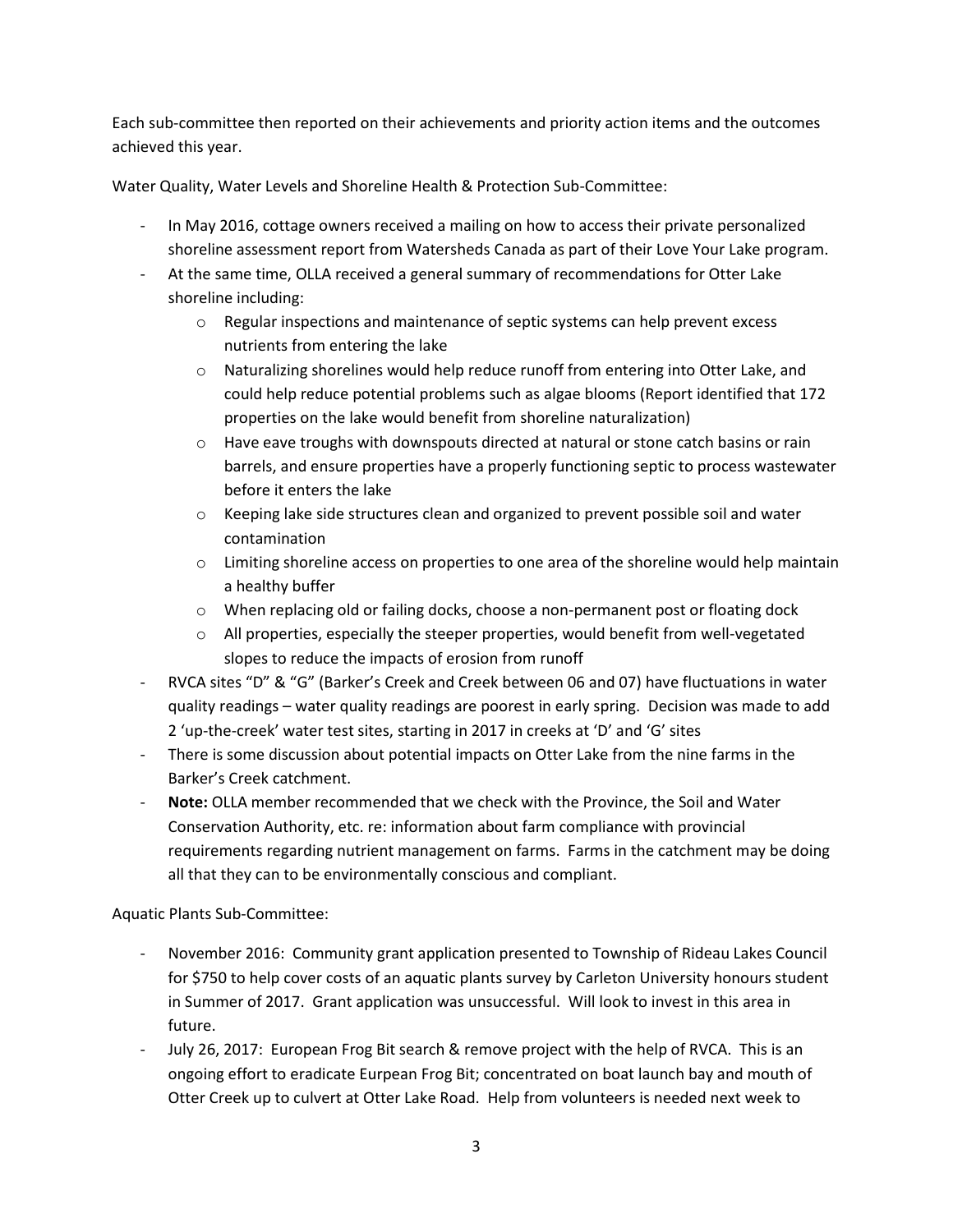continue this year's eradication as there was alot of Frog Bit found in the boat launch bay and Barker's Creek.

It is recommended that this be done annually until European Frog Bit no longer found.

Social and Recreational sub-Committee

- Third annual OLLA Family Day picnic held on June 4, 2017 at Camp Otterdale. Again, weather was not kind to this event. We had 43 attendees.
- Two "Did you Know ...." information sheets have been composed: Boating on Otter Lake, and Night Skies on Otter Lake. These information sheets are a compilation of helpful facts and suggestions obtained from various websites and publications.

On-Site Sewage Systems and Development Control Sub-Committee

- Almost completed delivery of Septic System Information packages to Otter Lake Residents (2 roads still outstanding) and prepared summary of types of septic systems on the lake
- On-site sewage system concerns include: lack of shoreline vegetation, some flood damage and inadequate sewage system maintenance.
- Engaged municipality on wetland classification
- Researched models for development and recreational loading considering Otter Lake has a high shoreline density
- Spoke to Municipal Services Committee on key points of the Sustainable Lake Plan as they relate to Otter Creek and Spring Flood Risk

Fish and Wildlife Sub-Committee

- Goals:
	- o Build and install brush bundles in Otter Lake Join us on Friday, September 8, 2017 to build and install brush bundles
		- 9:30 AM Start
		- Bring your work gloves (and hat, sunscreen, water)
		- We need a minimum of 3 boats and 10 volunteers
	- $\circ$  Build nesting boxes for wood ducks and tree swallows as well as bat boxes around the lake to provide additional nesting locations (initially, installation of Tree Swallow Boxes) – in progress
		- Nesting boxes to be installed, maintained and monitored for nesting activity by landowner